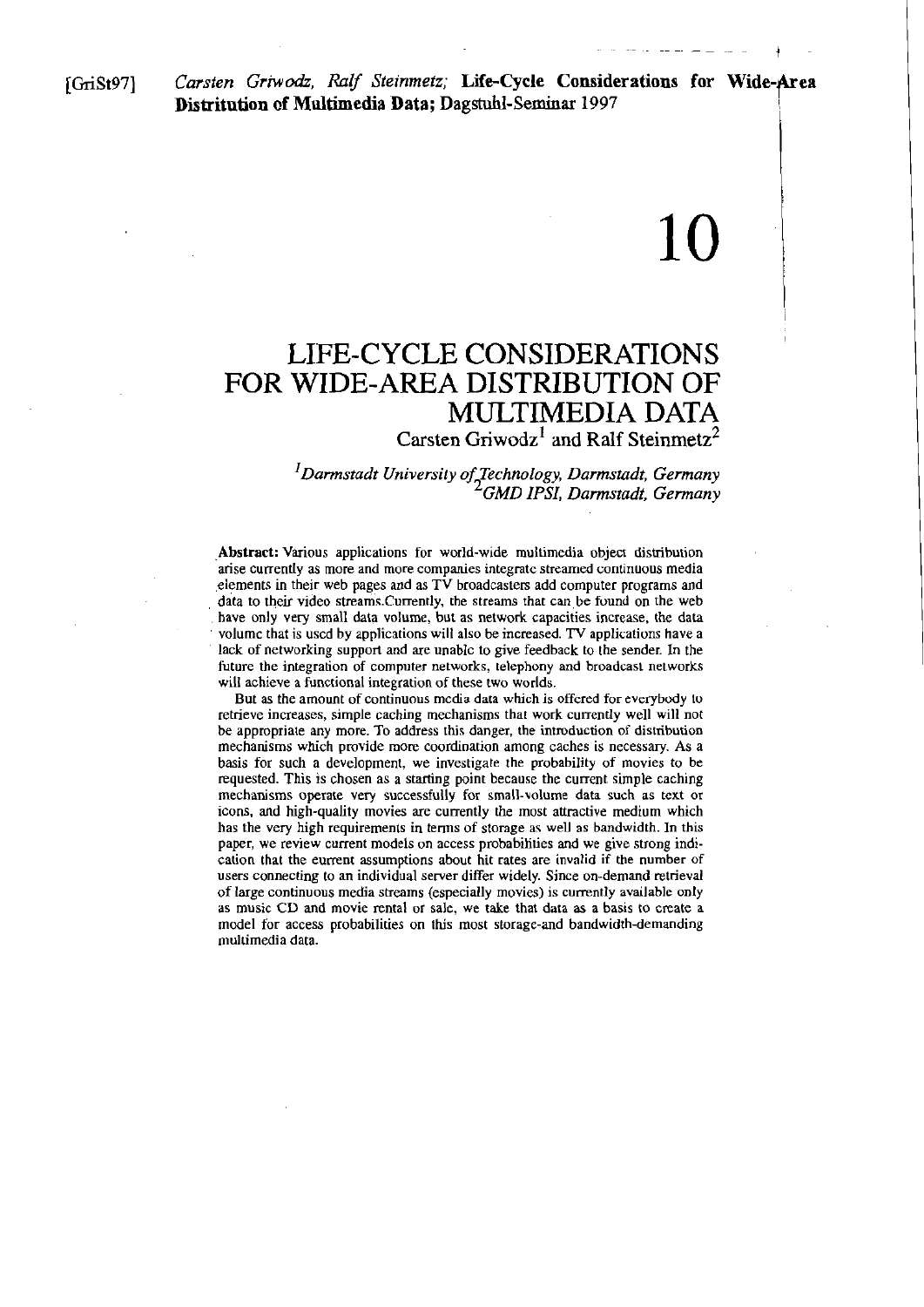#### **1 INTRODUCTION**

Although the amount of data for the distributed applications of today is relatively low because the focus is still on information transfer rather than infomation presentation. this will change as the commercial competition for customers on the network grows.

The commercial web pages have been designed to be user friendly and attractive for some time now, but some considcration is still given to network bandwidth. Typical active elements are currently introduced to web pages by animated GlFs or Java programs, and on Windows machines also by ActiveX. Further multimedia support for video and audio is already offered by Server software and hardware vendors, but functional, decentralized distribution systems for this kind do not exist. The typical solution to round-trip or bandwidth problems today is the installation of mirror servers, from which the customer can select.

Among the distributed applications with a growing importance for the real-world are the digital libraries; they provide restricted on-line access to large collections of data. The full services of a digital library are typically only accessible to a limited group of users, which makes issues like data security, the management of access rights and the users, which makes issues like data security, the management of access rights and the<br>support of ownership rights an important issues for the provider. Correctness and<br>originality of the data is important for the customer. support of ownership rights an important issues for the provider. Correctness and originality of the data is important for the customer. Current digital library installations have a central administration and a single access point. The data is delivered in proprietary formats directly to the customer, which is a partial solution of the above problems. When digital libraries become accessible on a world-wide scale to large numbers of customer, for example for medical or educational use, the direct connection between the library and the individual eustomer hecomes inefficient. A caehing mechanism similar to web caches is necessary, but the additional requirements of digital libraries must be taken into account. For seekable continuous media material. the same caching problems mentioned with the web have to be solved.

> Another application which had drawn a lot of attention for some time and which is currently reclining from popularity as expensive early implementations become available is the video-on-demand. It's popularity may not increase for quite some time since the restrictions of the existing broadcast infrastructure such as a very limited number of streams in the distribution backbones (in this context 1 consider 200 or 500 streams very limited) will remain sufficient for quite a while. Broadcasters will be able 10 add services in sufficient number before they have to consider personal video-ondemand services. New serviees that are just slightly more personalized but a lot more expensive due to the technical effort are not accepted by the customers when the basic service can be obtained with hardly any costs. For a success, operations like VCR controls and real video-on-demand (as opposed to near video-on-demand) must be provided, probably on an international scale. Because of the vanous drawbacks of a centralized infrastmcture. such **as** stability problems of the central system and the immense networking costs, a distribution system that comprises vaious intermediate nodes which act a caches would be affordable earlier. Although such a distribution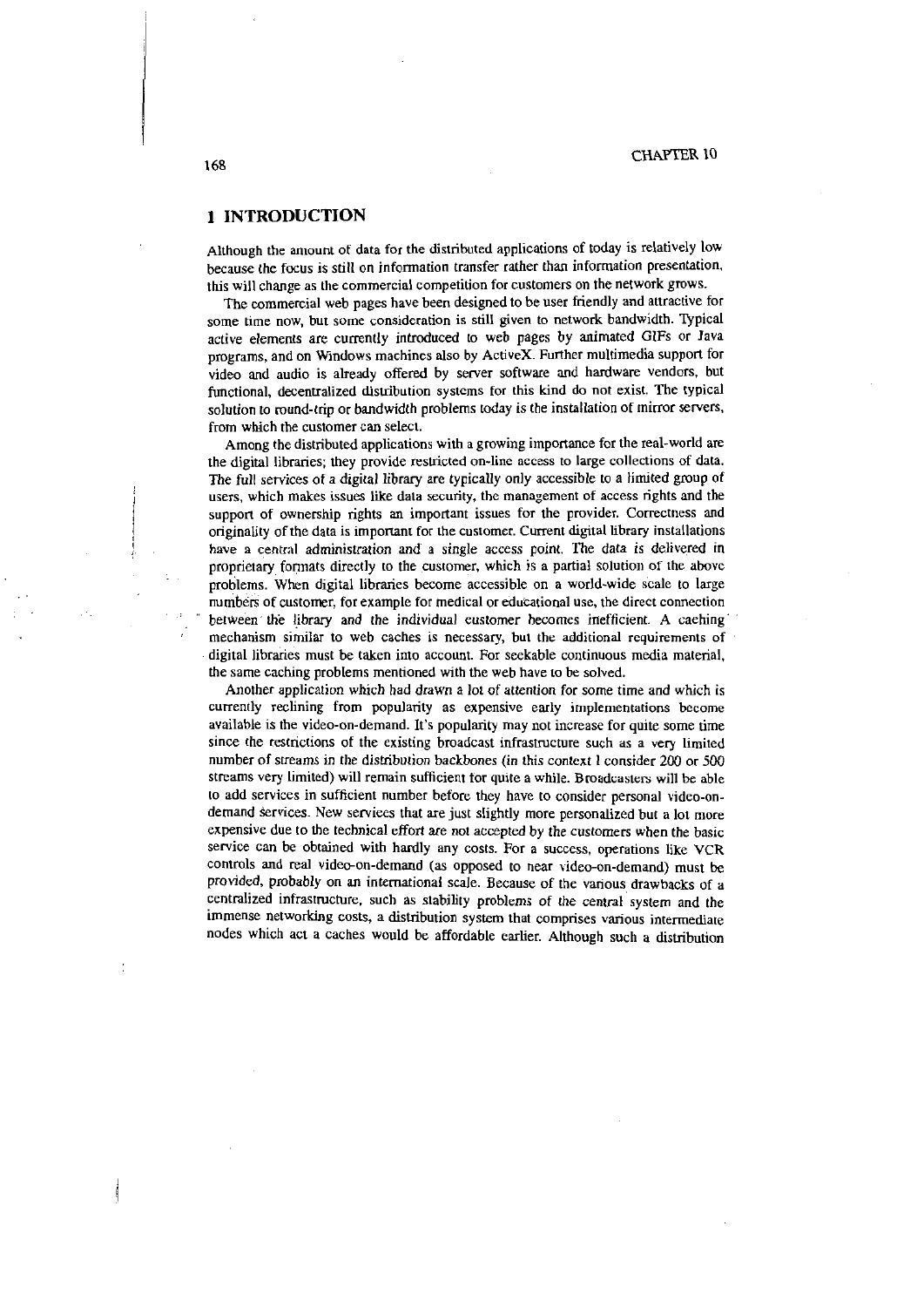system is probably administered centrally and intermediate nodes of the distribution network are controlled by a single entity. distribution mechanisms must be found that are not based on local decisions.

The integration of data services into television services is demonstrated hy vanous broadcasters using the Intercast approach. Although the data transfer is unidirectional and the television service can not be manipulated based on the downloaded data, this is another indication that the broadcasters are not waiting until their services are integrated into computer networks but that they work towards an integration, too. As all applications grow together and mix, the amount of bandwidth that is used up by media contents increases; simple caching mechanisms that work well currently will not be appropriate any more. Especially the caching of movies on every first level cache server through which a user accesses the data is a problem. Either it takes up large amounts of space on thc servcr or the use 01 **a** cache does not result in a decrease of network load because the largest objects **are** not cached at all.

Web caches apply various algorithms which decide on the basis of strictly local information whether a cached object should be kept in the cache or whether it should be removed. Some of these caches are quite elaborate and even prepared for video caching.The simplest decision that is made in each web cache. however, is whether an object's size is below an administrator-defined limit. If it is not, the caching algorithms are simply not applied; the object is never cached. This limit may be considerably higher in second-level ur third-level web cache servers. Very large objects, for example movies, are not even cached by these servers. If nezwork and disk space costs continue **to** decrease at the cunent rate, even the caching of video clips on the basis of local, staue and uncoordinated decisions rnay become affordable. Stili, ihere will always **he**  objects large enough to make this mechanism unaffordable.

One of the ways to change this individuality is the creation of a designed network with a central administration or at least central administration rules. However, the most extensive collection of computer networks today. the Internet, as well **as** the collection of all telephone networks, radio or broadcast networks. seem tobe proof that a central authority is not to **be** expected. An ongoing development of the Internet. to which new networks connect and from which other networks disconnect continuously is more likely to remain the reality for the foreseeable **future.** Tbis implies a few things: First of all, solutions to networking problems must be open for implementation in all connected networks, or freely available. That is not necessarily so, but large parts of the user community may he hlocked out otherwise. To protect the Users **as** well as the providers in such networks, copynght and secunty issues need generic solutions that are not inhibited by the fact that transferred data can be captured in incontrollable and umntended portions of the network. This means that implementors of applications and data transfer protocols must Iake into account thal for communication hetween sender and receiver data theft is a reality and that they must not be inhibited by it. The basic reason for the pmblem is that access to data must be made by the customer through networks that are owned by a third party. It is not necessarily known whether this third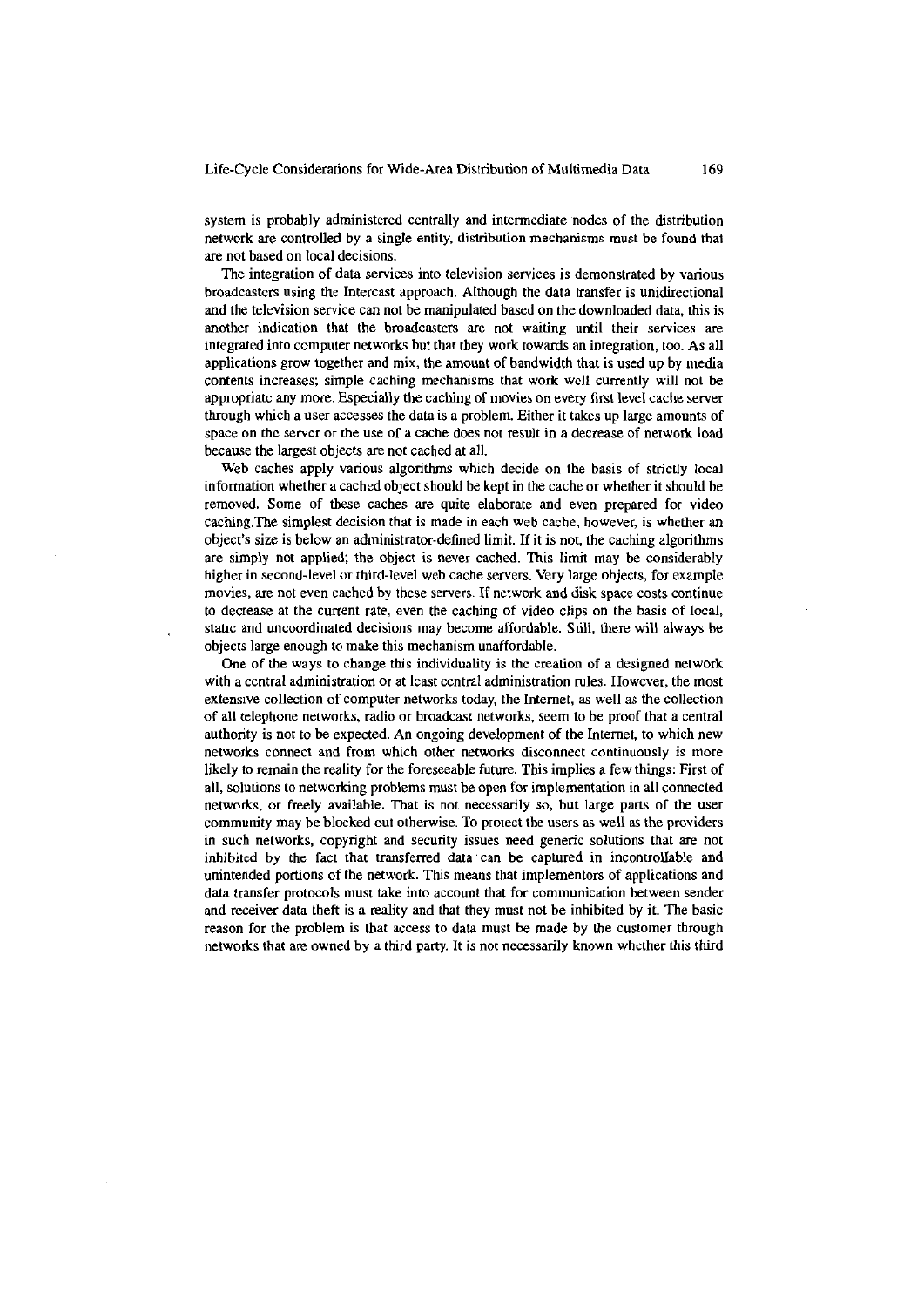party has a friendly position towards user and provider. In the Internet of today, it is mostly assumed that this is the case. Finally, this heterogeneity implies that network capabilities differ; for the use of video. however, caching must still be possible and handled automatically by transparent mechanisms of the network.

### **2 RELATED WORK**

The pragmatism of the Internet shows in the approach taken to address the bandwidth problems which inhibit the use of streamed video: for off-line video, providers are looking for mirror sites. Video caching in web cache servers has been implemented both for research and commercial purposes and a protocol for VCR operations has been implemented by Holfelder ([8]).

In the video server world, the issue has rarely been addressed because server technology is still a sufficiently big problems on its own directly. The idea. however, that cost control can only be done by widely distributed video-on-demand system rather than central-server systems is not new. Among the first to mention that intermediate servers in a hierarchical VoD distribution system can decrease cost are Nussbaumeret.al.  $[11]$ , who provided also simple arguments for this.

The radical approaches towards the establishment of video distribution systems are the server cost-optimizing approach and the network cost-optimizing approach. The lowest server cost is achieved by installing a central server which stores all available movies and requires redundant copies of a movie only because of **iü** limitcd disk *U0*  bandwidtb. In [13]. it is mentioned as a side-note that this approach may finally prove applicable when sufficient user requests are generated that the use of memory instead of disks is feasible. The lowest network cost is achieved by storing all videos at the users' sites. This is obviously never feasible due to Storage capacity constraints.

Differences in the access probabilities to individual movies are the factor which makes the positioning of movies in a distribution system an issue. Vanous approaches towards modeling the probabiliiy of access to a specific movie on a video server have been proposed in the literature. Usually, there are no simulation models which consider how much interaction might take pIace from the point of the User. Rather. an analysis is perfonned to derive the worst case situation that a server (or network) can cope with. One approach is the modeling of single video streams as they are accessed and played.This is generally done in order to understand how the operation of a single machine or cluster of machines can be optimized. Little and Venkatesh take this approach in [IOIwith the goal of optimizing disk *U0* operations in a single system. Their approach is to build an analytical model for access probabilities based on the work by Ramarao and Ramamoorthy [12]. In [141, Tewari et al. optimize the *U0*  utilization in a server cluster and use Poisson processes to model the user accesses to the server, with the mean value chosen according to Little's Law [9]. Golubchik et al. investigate in [7] means for sharing video sireams in a video-on-demand system that

 $\sim$   $^{\circ}$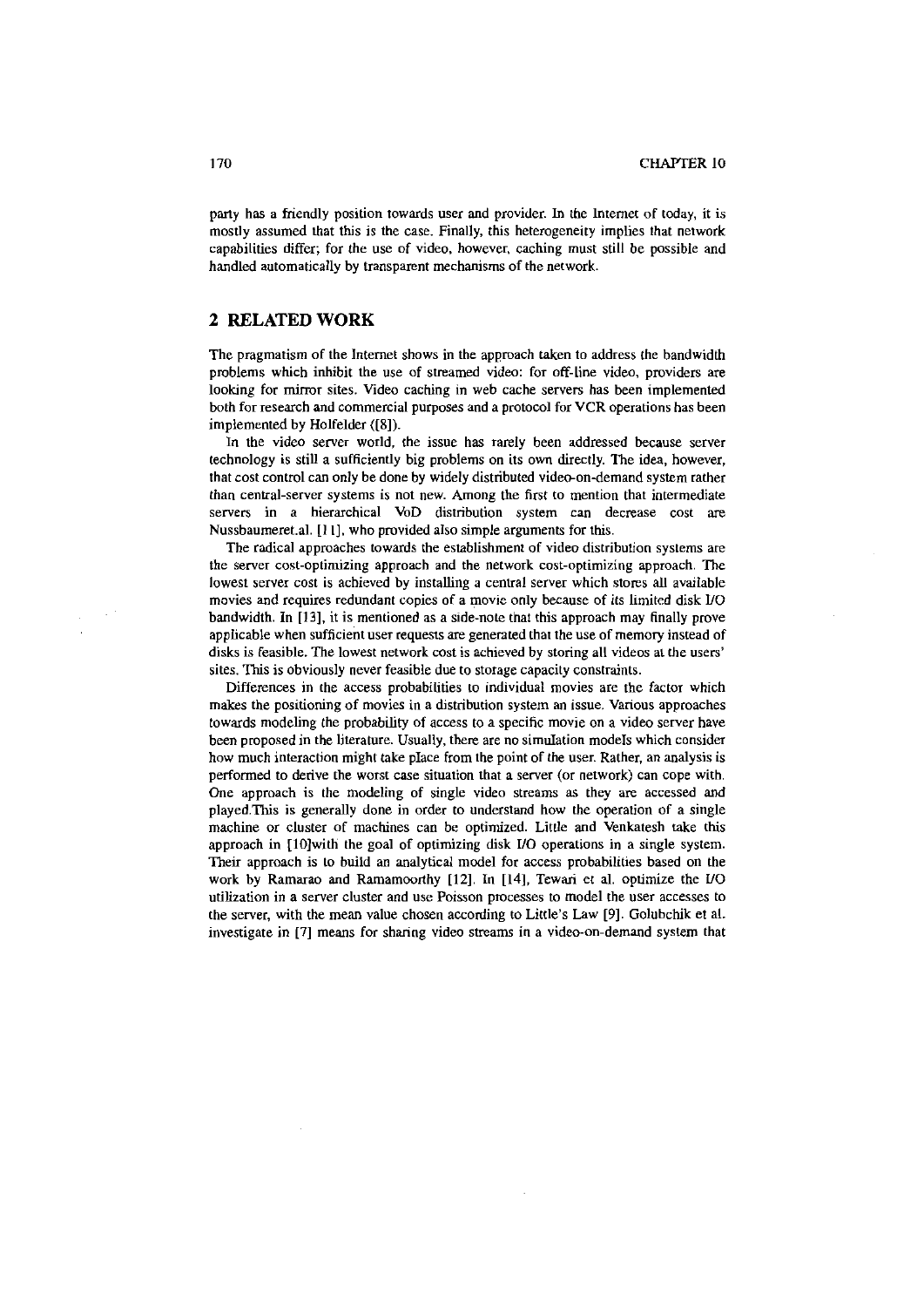holds when VCR controls are permitted to the user. Their user model is analytic and assumes a Poisson arrival process. Their analysis does not need long-term movie development.

These approaches are useful for optimizing playout. stacks or disk operations in a system. They do not take user interaction into account onee that a movie is playing, and they do not try to model the play time of a single ciip in any way.

The modeling of VCR commands requires a model that includes modeling of User habits in applying these VCR operations. Dan and Sitaram analyze in *[6]* the cacliing of data in a single server or server cluster under various interactive workloads and models information such **as** access skew (the distribution of requests on stored clips). the clip length distribution and the viewing time. While they do not consider the aging of individual movies, because they still need a short-ienri model, they consider the distribution of hits on the available videos and cliose the Zipf distribution to model the video popularity. Nussbaumer, aiming at optimizing the cache usage in a single server system or cluster, also assumes the Zipf distribution  $(54)$  to model video popularity ([I **11).** The distribution of movies or blocks of single movies over multiple machines for Ioad-levelling or availability purposes has been invcsiigated in **[3].** 

Bamett et al. ([Z]) aim at minimizing Storage costs in a distributed system and apply caching mechanisms to do this. This requires the kind of long-term analysis we also discuss in this paper. They base their considerations for long-term popularity (in the absence of freely available video-on-demand trial results) on numbers from CD sales. The model they derive is a double exponential curve for the distribution of user accesses on movies and a movie popularity development with only one rising and one declining side. They evaluate various caching strategies. From our findings based on movic rentals, their approach is not able to model the user behavior in video-ondemand Systems correctly. Data derived from a video rental store and from video rental magazines which are compared in Figure 3 show that such smoothness in popularity changes is only achieved for large a number of users connecting to a system.

In [5], Dan and Sitaram try to add to the Zipf distribution a long-term dynamic change in time. They take into account that the distribution of movie rentals at a certain date can be approximated by the Zipf distribution but that the ranking among the movies is changing from one day to the next. Their approach for taking this into account is the ordering of the movies. The largest index of a movie is equivalent to the largest index in the Zipf distribution function and the largest probability assignment to this movie. For each day, they apply a permutation function to this ordered list.

In the remainder of this article we discuss the Zipf distribution, the models of Dan and Sitaram, the single-peak model introduced by Bamett et al. ([Z]), the experiences we made with our first model and finally, we present our new model.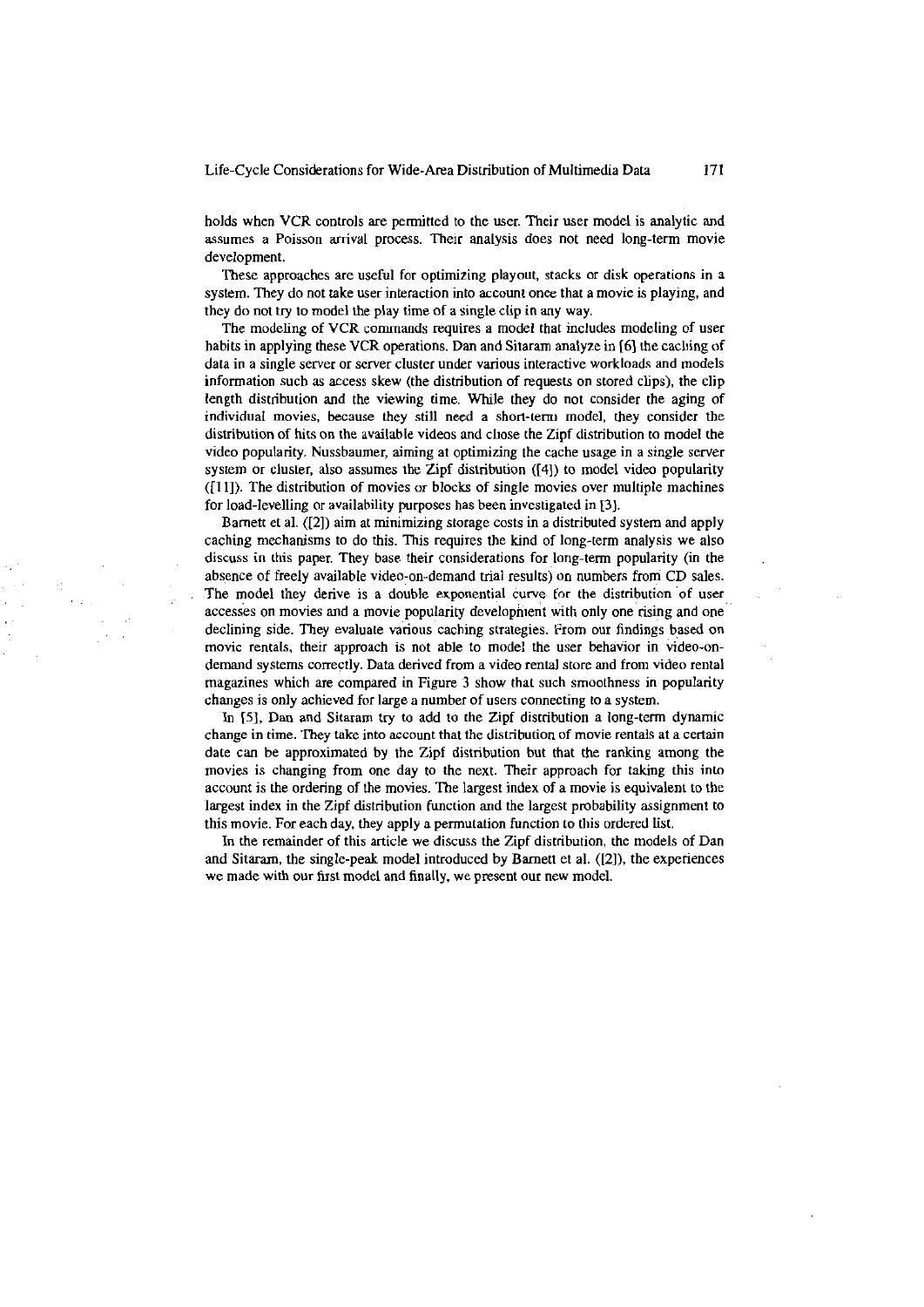## **3 INVESTIGATION**

We want to find viable approaches to movie distribution and caching in a distributed system that spans a wide area. The investigations we are aiming at comprise the travelling of movies in the system and not only the optimal placement at a certain point in time. Thus, we can not simply subscribe to the generic possibilities for movie muvemeni. hstead, wc wmt to model long-tem popularity of movies, which might allow for more efficient travelling of movies. We call these changes of movie popularity in time the life-cycle of the movie.

We assume that the number of users connecting to a single cache server has an influence on the hit probability of a movie. To verify this, we need to model user interaction on the level of individual users and single movies. Making an analysis and checking the behavior of a systcm model on this level of detail in the beginning may allow the replacement of the individual user and movie model to a more general one in more complex systems. As a starting point, however, it is necessary to have an accurate model to find inaccuracies in thc considerations on the system model.

In order to understand this, we look at various sources of information including but not limited to earlier literature. In extension of the earlier results, we give evidence that the day-to-day changes in rental probability of specific movies results in major exchanges of movie titles in a cache-hased algonthm which assumes that low-load hours can be used to update movies according to the findings of the previous high-load period. Thus, we propose a simulation model which takes into account the hit rate changes of movies located in systems with few customers.

#### *Approach*

We Want to find out how movie caching in a wide-area distribution nctwork can **be**  done.On the one hand, we need to understand how the probability of a movie tobe requested changes. On the other hand, the analysis requires that we model user interaction on the level of individual users. This is necessary bccause the individual user's request behavior does not directly reflect the development of a movie's overall popularity. Thus, we can not assume how strongly the actual hit number for a movie residing in a cache which serves a small number of users deviates from the overall hit probability of that movie. Making an analysis and checking the behavior of a system model first on this level of detail may allow the replacement of the individual User and movie model to a more general one in more complex systems. As a starting point, however, it is necessary to have a most accurate model to find inaccuracies in the considerations an the system model. To come to a hetter understanding of this, we eonsider real-world information as well as proposals from the literature.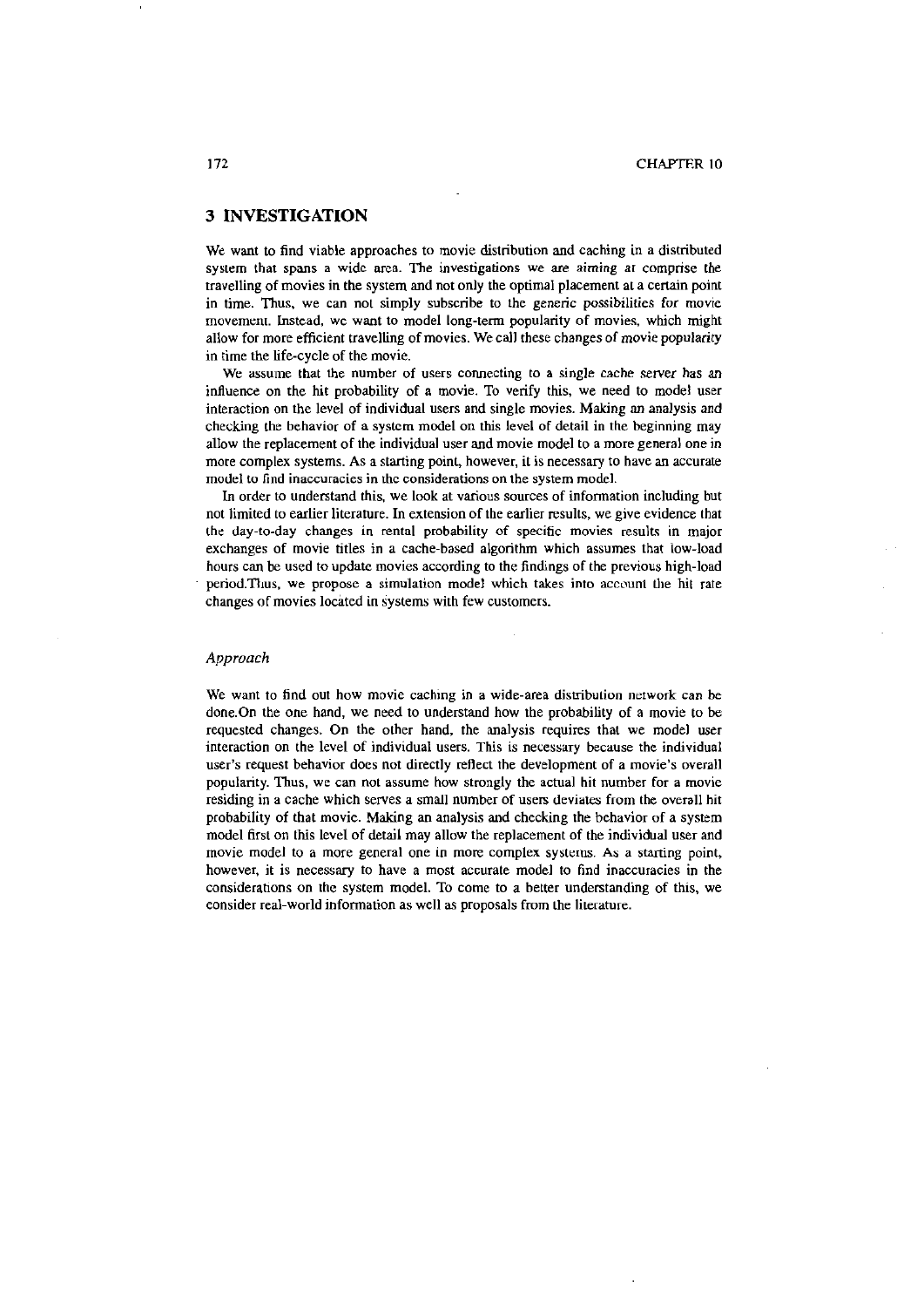# *Applicable Real-world Dura*

To collect data for an investigation of on-demand movies, we have looked for information from the following sources:

• Reports from video-on-demand trials

Unfortunately, there are no reports on video-on-demand field trials publicly avail able that we know of.

. Cinema visitor numbers

The numbers of cinema visitors provide a source of information to model the initial User interest in new movies. This inirial User interest could not **be** derived from movie rentals (see below) in the same quality because the number of copies for rental is limited. On the other hand the number of cinema visitors are not suitable for long-term modeling. One reason is that only the most favorite movies remain in the cinemas for a long time, and another is that only a limited number of movics is shown in the cinemas at a certain time.

Movie magazines

Many of these magazincs publish a weekly ranking, e.g. a top10 ranking of the last week's TV, cinema or rental movies. Among the few that provide more information is in Germany the Video Woche [151, which publishes weekly the top 100 movie rentals based upon the Media Control Index. Video Woche is a monthly paper that provides the top 100 list of movie rentals from movie rental stores in Germany. It provides qualitative information on the relative gain and loss in attractiveness of a single movie, as weil as quantitative information by giving the order of movie popularity by the chart of the top 100 rentals itself. The Media Control Index is calculated from the rentals of about 1000 movie rental stores nationwide. In that way regional differentes are hidden and a broad data base is used. This index has a maior disadvantages: The ranking function is not publicly known, there is no guarantee that two movies with the same index value have the same number of rentals. Additionally, since only one data point per movie and week is available, smoothing effects by time-averaging are quite strong. While the Video Woche data provides no information on the user behavior, it is a good indication of movie development. As an example, the development of the movie "Highlander 3" is given in Figure 1 (note that the lowest rank is best in the right figure).

• Movie rental store numbers

Examining the rental numbers of a single rental store provides information about the probability of access of few Users (some thousand) to a large base of movies. It considers cornpletely unpopular movies as well as long-mmers, single-day highlights. and alI of these mixed with brand new titles. This accounts for a realistic mixture of movies in various states of their developments, and for a realistic pattern of access to the individual titles as it may be the case in an on-demand system. The biggest problem with these numbers is that only popuIar movies which are availahle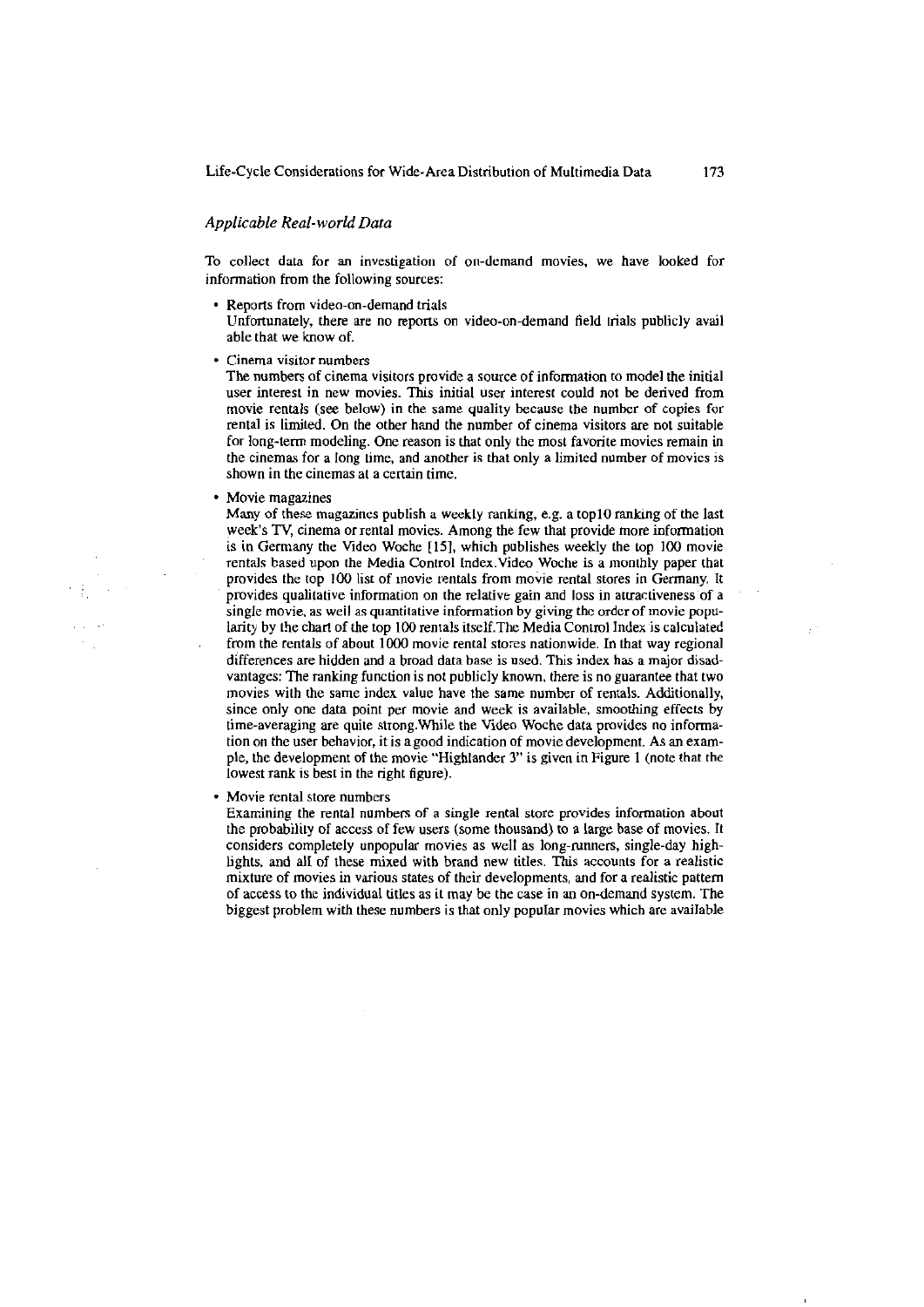

**Pigure 1: Data from the VideoWoche** 

in multiple copies **are** useful for understanding the User behavior. Each copy of a movie on its own has a very unclear development of rentals/day. An additional problems is the limit of the number of rentals that are possible. If a requested movie is not available, a less popular title is rented; this reduces the validity of a comparison with electronic versions.

As the basis of this study, information from the VideoWoche and from a single movie rental store were available.

The movie rental store was one out of a large list of stores that were asked for infonnation and refiised to release it. This Information did of Course not contain customer data, but the indexing scheme allowed to extract the association of the exact dates of rental and return of a movie with its name, it allowed to understand the number of copies of a movie that was available at any time, and the age **of** the movie itself. The data was sporadically compted with incorrect book-keeping on destroyed or missing copies of movics, as well as the chance errorin retum booking.

To verify the consistency of the two data sources. we checked whether the magazine data and the rental store **data** have an applicable relation. By the magazine's content we are limited to the movies that are considered the top 100 nation-wide. Figure 2 shows the comparison of the data from VideoWoche magazine (bottom) and the curves of the rental store (top) for the movie "Lion King". We have chosen this movies as an example because ir was the one that experienced the largest number of accesses ro itself of those movies that remained in the top 100 list of VideoWoche for several weeks during the observation period. If movies with a lower number of accesses to them had been chosen, the similarity in trends with the magazine could have been illustrated only by smoothing the rentals, e.g. by showing the average rentals in three days. By selecting this movie. the similarities become visible without any smoothing. We see the smoothing effeets of a large number of users. We conclude from the qualitative similarity of such curves that the co-consideration of thesc two sources to build a single model would be acceptable.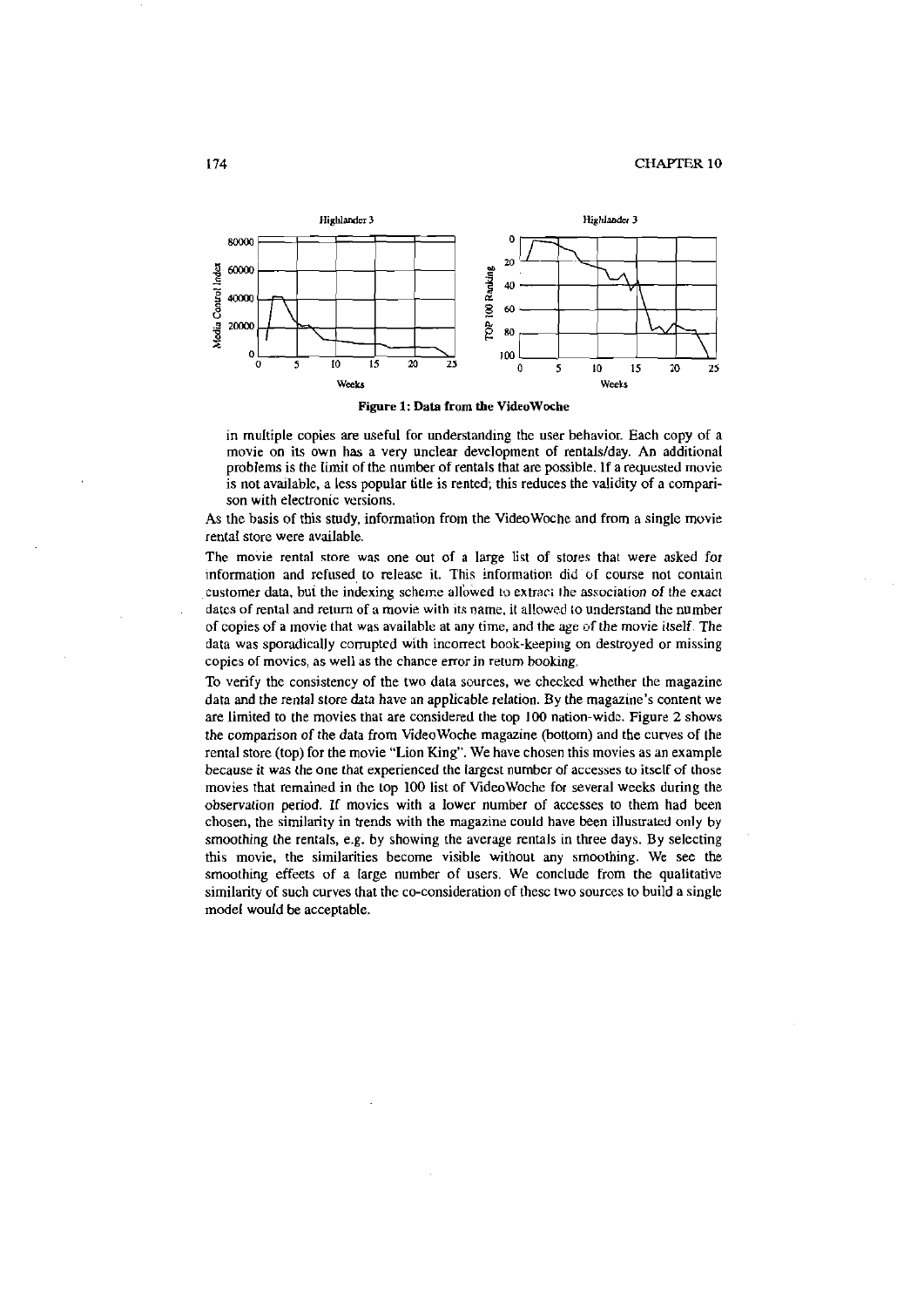

Figure 2: Comparison of rental store (top) and magazine numbers (bottom)

#### Literature Discussion

Zipf Distribution. Figure 2 demonstrates that the access patterns generated by a small number of users can differ widely from the average user's behavior. The following shows that this affects the usefulness of the Zipf distribution for estimating hit probabilities. The Zipf distribution is defined as

$$
z(i) = \frac{C}{i} \qquad C = 1 / \left( \sum_{i=1}^{N} \frac{1}{i} \right)
$$

In this formula, N is the number of available movie titles. i is the index of a movie title in the list of N movies that are sorted in the order of decreasing popularity. It is noteworthy that this distribution, which is typically used as the basis for investigations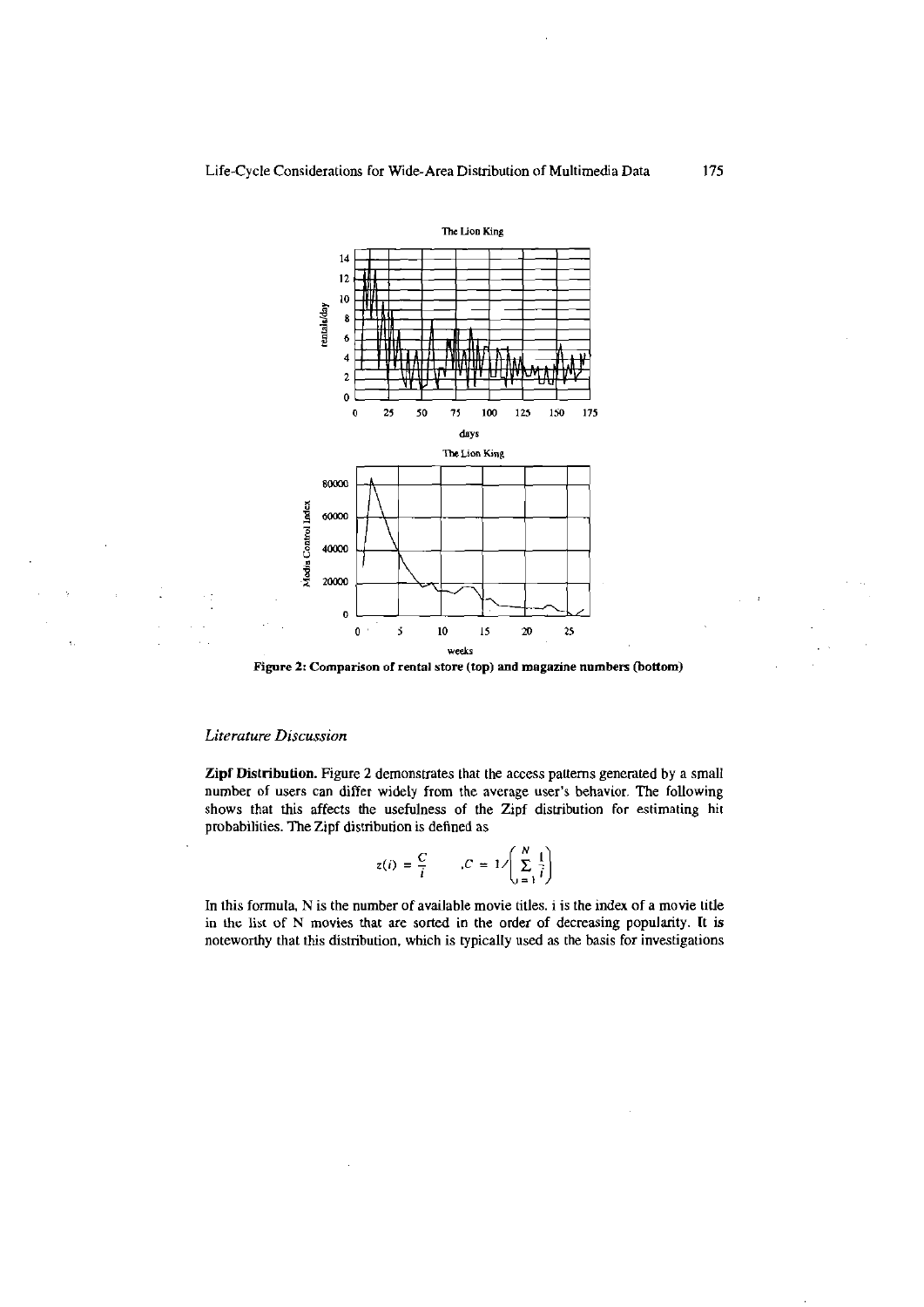

on video server operations. is completely independent of the number of users that access the set of movies.

To verify the applicability of the distribution to our data, we compare all days of one month in the period covered by the movie data and sort 250 representative movie titles by their popularity at these days. The tesulting data is compared witb the Zipf distribution for **N=250.** Figure 3 displays the first 100 entries of the resulting curves. lt presents the curves for the two days with the lowest and highest hit rate on the top IOmovies in one month in comparison with the Zipf distribution for the same nuniber of movies.

It becomes visible that the Zipf distribution, although quite similar to the actual rental probabilities, is somewhat oplirnistic for small User populations. The upper curve that was derived in this month may be restncted by the number of copies available in the rental store. The lower curve is not affected by this but shows that the diversity in user selection is wider than accounted for by the theoretical function.

This implies that caching aigorithms that are designed under the assumption that the Zipf distribution provides a worst-case or at least an average-case boundary for movie hit probability may underestimate the number of cache misses in a server for a small number of users.

Music CD saIes. Besides the problem of the Zipf distribution that is mentioned above, it is also important that it is a distribution that does not consider temporal change (we call it a static distribution). Consequently, it can not be used to model the life cycle of movies. It has aiready been shown in **[2]** that the Zipf distribution in itself is not well suited to simulale real data. Because of this, it is not applicable to investigations that consider temporal changes. Bamett, Anido and Beadle propose a video rental model based on music CD sales. By evaluating these numbers, a life cycle for the rental probabilities of a movie is introduced. The authors' model based on this data assumes that each life cycle has a growth phase and a decline phase. The life cycle of a randomly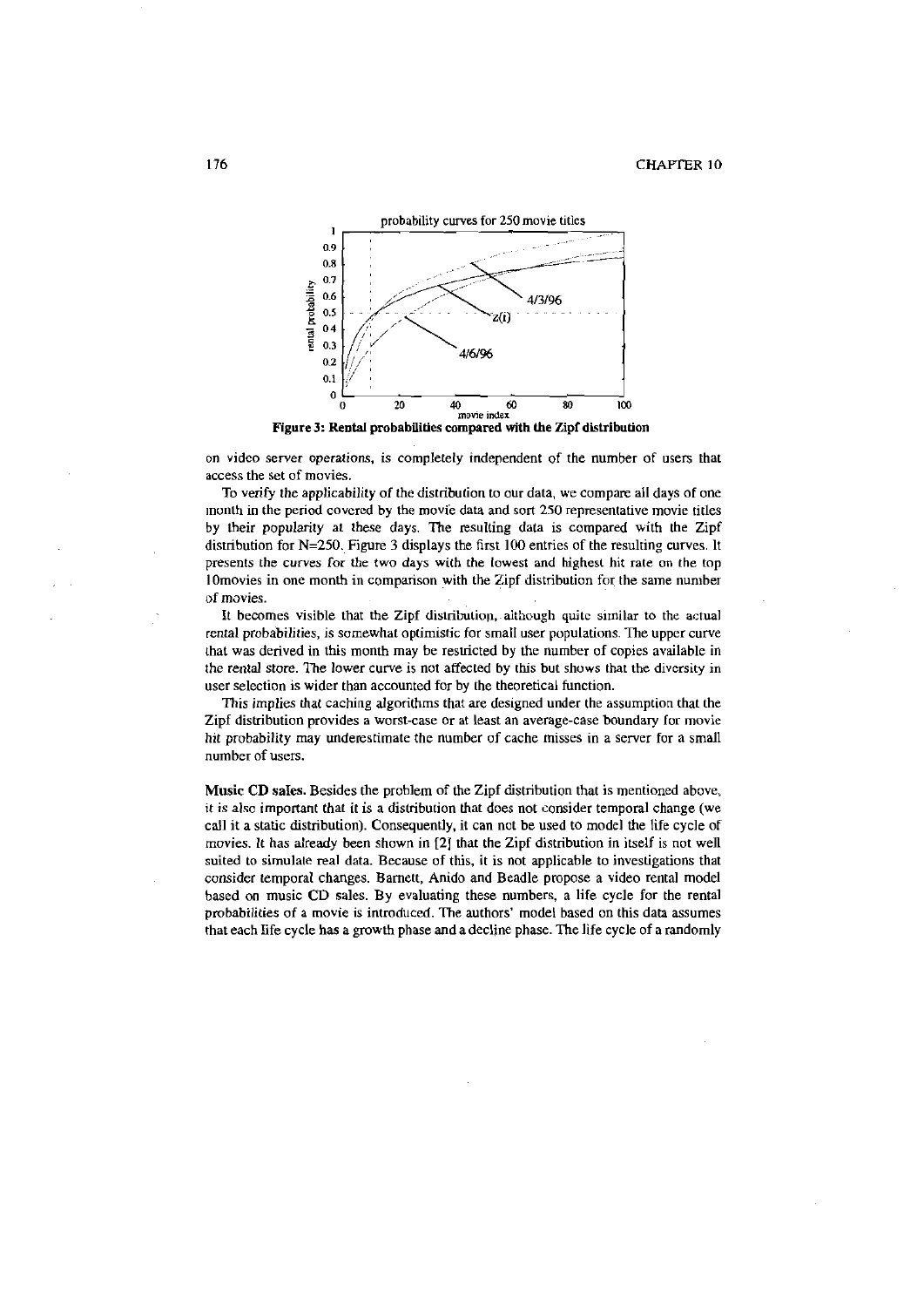

Figure 4: Movie life cycles according to the music CD model

generated movie life cycle is detennined by two parameters which control the amount of relevance change and the probability of changing from the growth phase to the decline phase, respectively. Figure 4 shows life cycles of movies that are generated according to this model.

Rotation model. Another approach to compensate for the static behavior of the Zipf distribution-was taken by Dan and Sitaram [5]. They have created a model based on a modified rotation of movie rental probabilities. Each individual movie title is given an index number, and its current popularity is calculated by the Zipf distribution. After a fixed amount of time, **new** indices are calculated by rotating thc indiccs. To reduce karge jumps in the relevance of a specific movie, the left half of the movie indices is swapped before and after the rotation. By adding the rotation, they try to simulate dynamic changes in the rental probability of individual titles for the cache of a single server. They did not try to create this model for long-tem variations.

When movies are sorted according to their relevance, the graphs in Figure 5 display the size of relevance changes from one measurement to the next. Graph 1 in Figure 5 shows this for the rotation model, assuming 150 movies. Obviously, it does not provide sufficient realism for long-term considerations.

Another simple approach would be the permutation of movies' relevances between days. Graph 2 shows the relevance changes for a system with 150 movies that assumes a daily permutation.

In comparison to these two models, graphs 3 and 4 provide two examples of relevance changes for real movies from a movie rental store with a small number of

 $\sim 10^{-1}$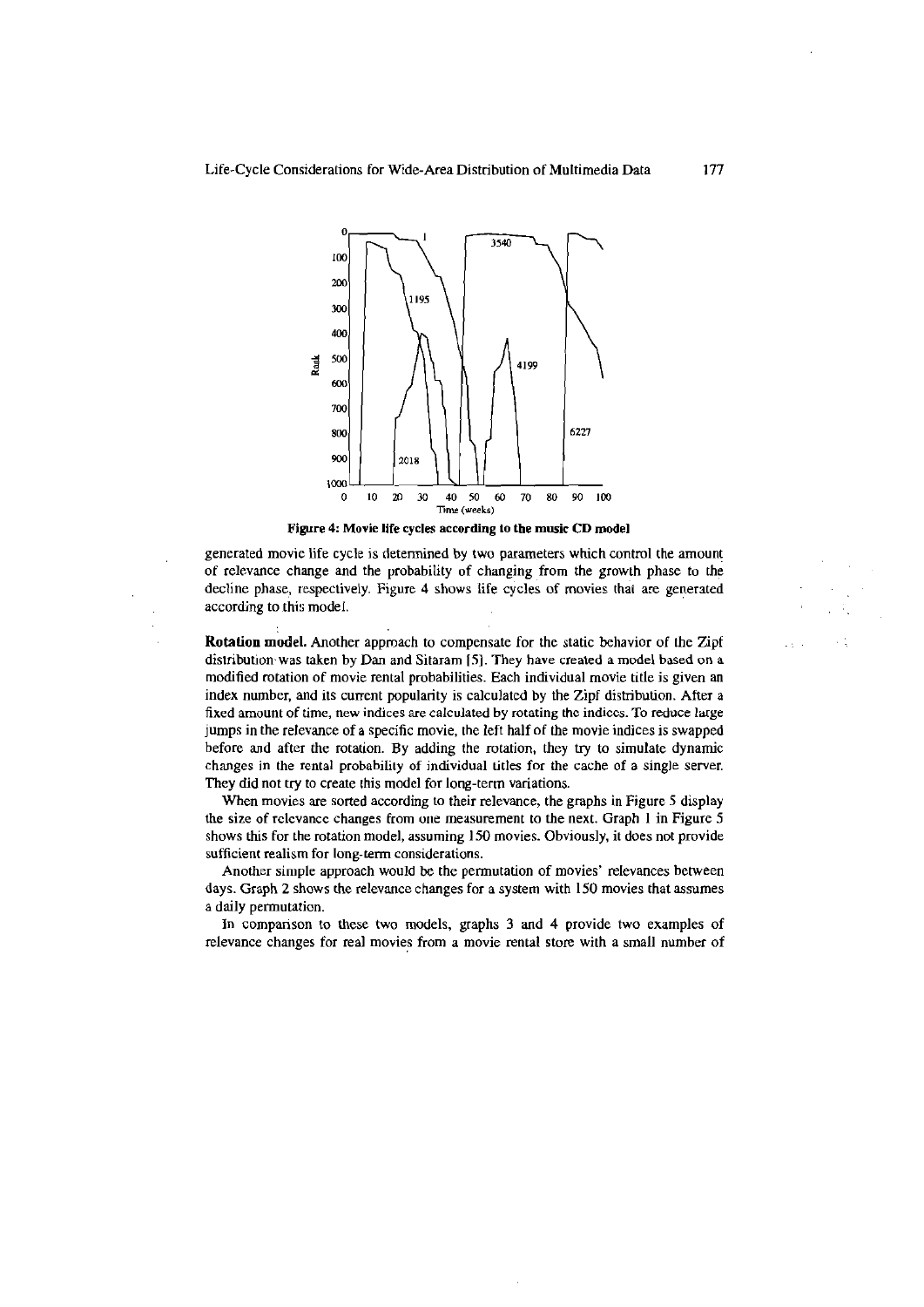

customers. The comparison demonstrates that an algorithm which calculates the location of movies' copies in a distribution tree with respect to relevance can not be verified with either of the two models.

Step Model. Based on the real-world data trom the rental store, we developed the Step Model in a first attempt for a better solution. It copied the approach of [2] which determines a movie's life cycle by a set of parameters. In contrast to that approach, however, we tried to capture the day-to-day relevance changes in small user populations as well as the possibility of comebacks. The outcome of this approach was a model with parameters that was able to copy the behavior of every real-world movie quite well. Unfortunately, as shown in Figure 6, all kinds of absurd behavior were also possible.

We learned from this observation that a model which tries to take user numbers into account needs to separate the movie life cycle from the user's selection of a movie out of the set of available titles. If this separation is not made, the development model itself must be able to separate the long-term behavior from the short-term effects. But even if this is done, applying the model to a distributed system is hardly possible.

In the distribution system, the long-term behavior of the individual movie is supposed to be the same at every node in the system. Actually, it is a development that takes place outside the distribution system. The users' selections, on the contrary, drive the distribution system itself and are an important part of it. A monolithic model that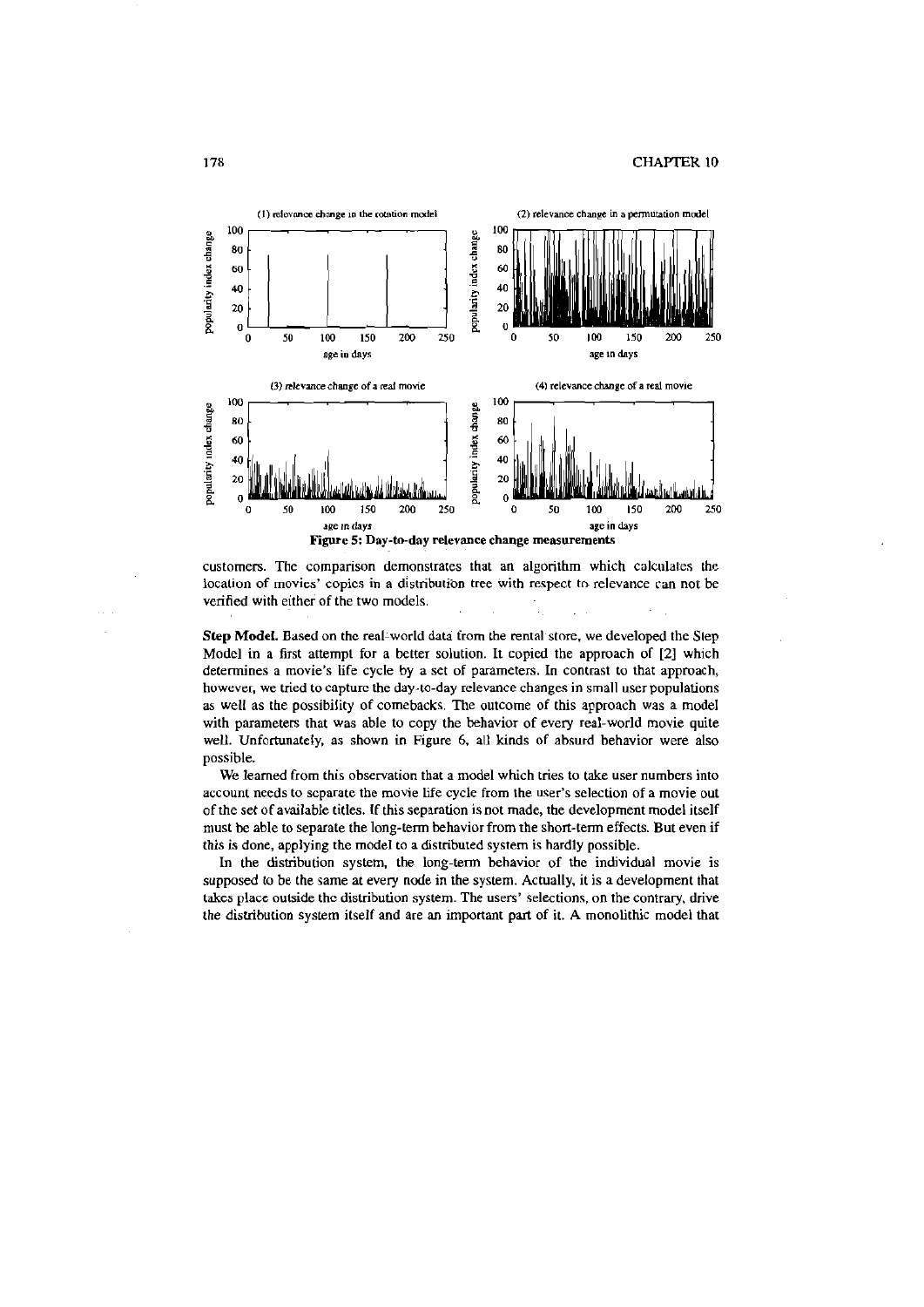

**Figure 6: Sketch uf Parameter effeetr** in **tüe jump mdel** 

takes into account the number of users at a specific node would not fit the behavior of users at another node in the system which serves a different number of users.

#### **4 SIMULATION MODEL**

Modeling the Life Cycle. The data that we have available restricts the realism of our model although we consider it much more realistic for long-term changes than previous models

We can extract the long-term development of favored movies primarily from the data of the movie magazine. which is based on a !arge. representative number of movie rental shops and on a large customer base. The raw numbers that we have available from the single rental store provide a verification for these numbers. They can also **be**  used to check the credibility of the model for long-term development of the movies because the rental numbers are continuously collected even aftcr thc movie has left the top 100 ranking lisi. These raw numbers are also the only basis on which we can model the development of movies that never or only pointedly hit the top 100 list and old movies that have reached the bottom line of their development and are still chosen quite frequently.

The access patterns of individual users to movies at their access point (the rental store) can on the other hand not be denved from either of these sources. Rental movies are watched "off-line". i.e. not at the time when the movie is taken away from the store.This is especially true because German rental stores from which both sets of data are denved are usually closed on Sundays, on holidays and usually from midnight to mid-morning, but we assume that the tendency of customers to pick more than one movic at a time is similar in countries without rhese restrictions. The television viewer would bea better basis to build this model on, but we have not found useful data to model this.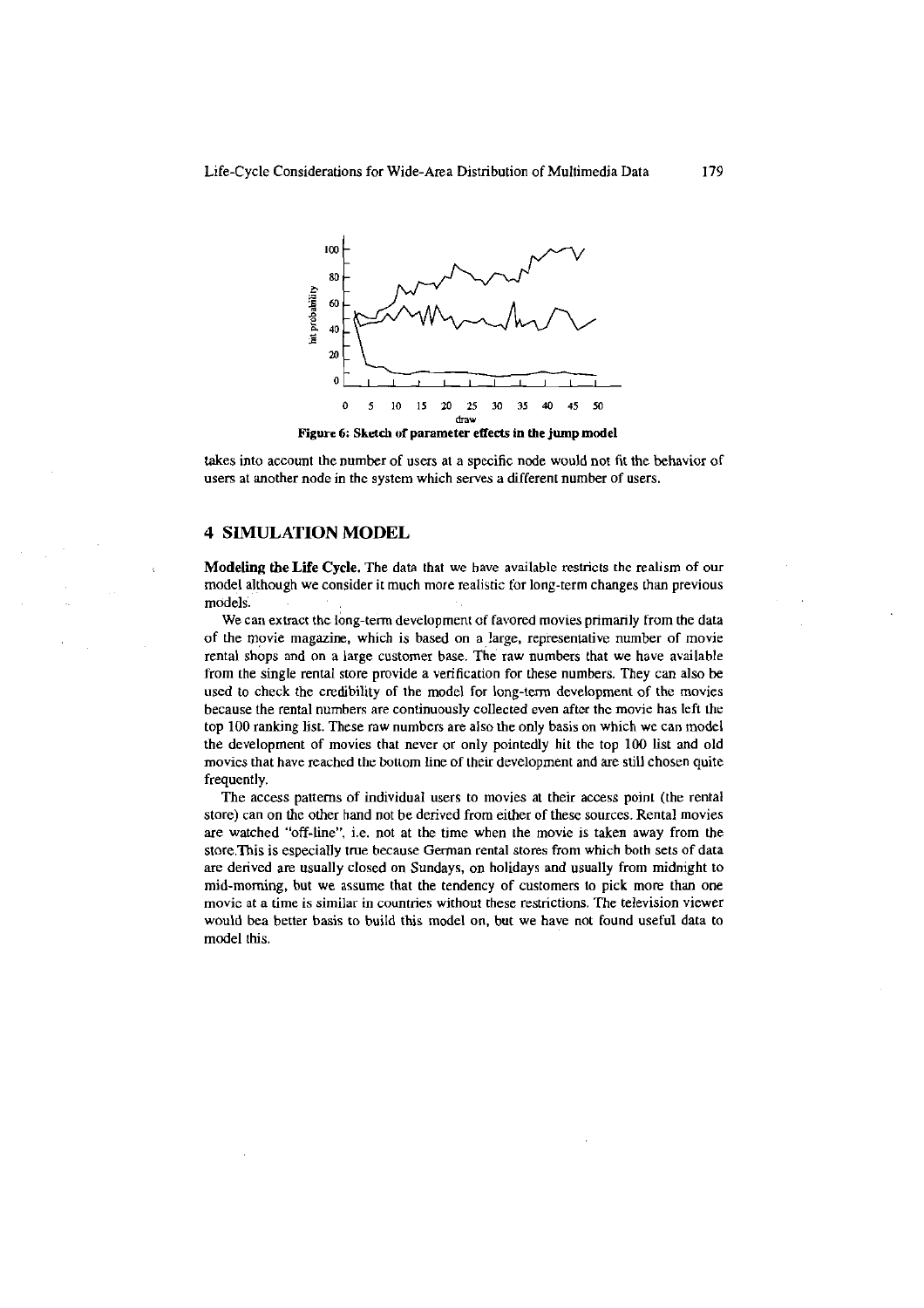For the reasons given above, we distinguish between movie modeling and user modeling. The behavior of users who Want to see a movie and the development of individual movies seem tobe decoupled in realily. A user's decision to watch a movie is based mostly on the time he has available rather than the existence of an interesting movie. If a relevant number of movies is inserted into our model at the same time, no equally relevant increase in rentals will **be** visible. Although all new movies come quickly into the most popular phase of their life cycle the number of accesses to them remains low because the number of users, respectively the time the users have available for viewing. is limited.

The independent modeling is also more convenient for future modifications. This is important to us because we hope to improve the user model in the future by collecting data on daily changes in user interests and viewing frequency. Since we don't have this data yet, a simplification that is applied in our model is the independence of user behavior from a time of day. Especially when video-on-demand is available, we assume that there is no reason for a user to arrange his own schedules according to movie timetables. Thus, the time at which a movie is retrieved is completely independent from the choice which is based on the movie's populanty at the time of retrieval.

Movie Life **Cyele.** Newly puhlished movies exhibit typically, but not always. a steeply rising start pcak of user interest. The observation of the rental behavior shows that all rnovics share a general decrease of User interest in them. but this decrease is not identical for all movies and it is frequently intempted by increases of User interest later in the life cycle (comebacks). Once a movie has been inserted into the system, its rental probability will never return to zero. On the contrary, the relevance of old movies can be quite high. We did not make a detailed category study, but marginal checks showed that, e.g., the start peak is less relevant (although existent) for movies raled **PG-18** but the sustained relevance remains generally high.

As mentioned before, we discarded early models because they needed too many parameters with no explanation for their necessity. Splitting the availahle data into a an underlying curve for long-term behavior of a movie and a random effect that is mainly dependent on the size of the user population led to a more appropriate model. We observed that the underlying curve seems similar to a variation of the exponential curve that is used to describe. c.g., the spread of infectious diseases. We used a version which is parametrized by some constant values to take the quantitative difference in the number of rentals, the steepness of the loss of interest and the remaining interest in a title into account. This function is

$$
RP(t) = a \times e^{\frac{2}{\sqrt{10}} + \frac{t}{10 \times b} + \frac{b}{t}} + c
$$

We found parameters applicahle in the case of movie rentals by least square-fitting the function with the movie rental data.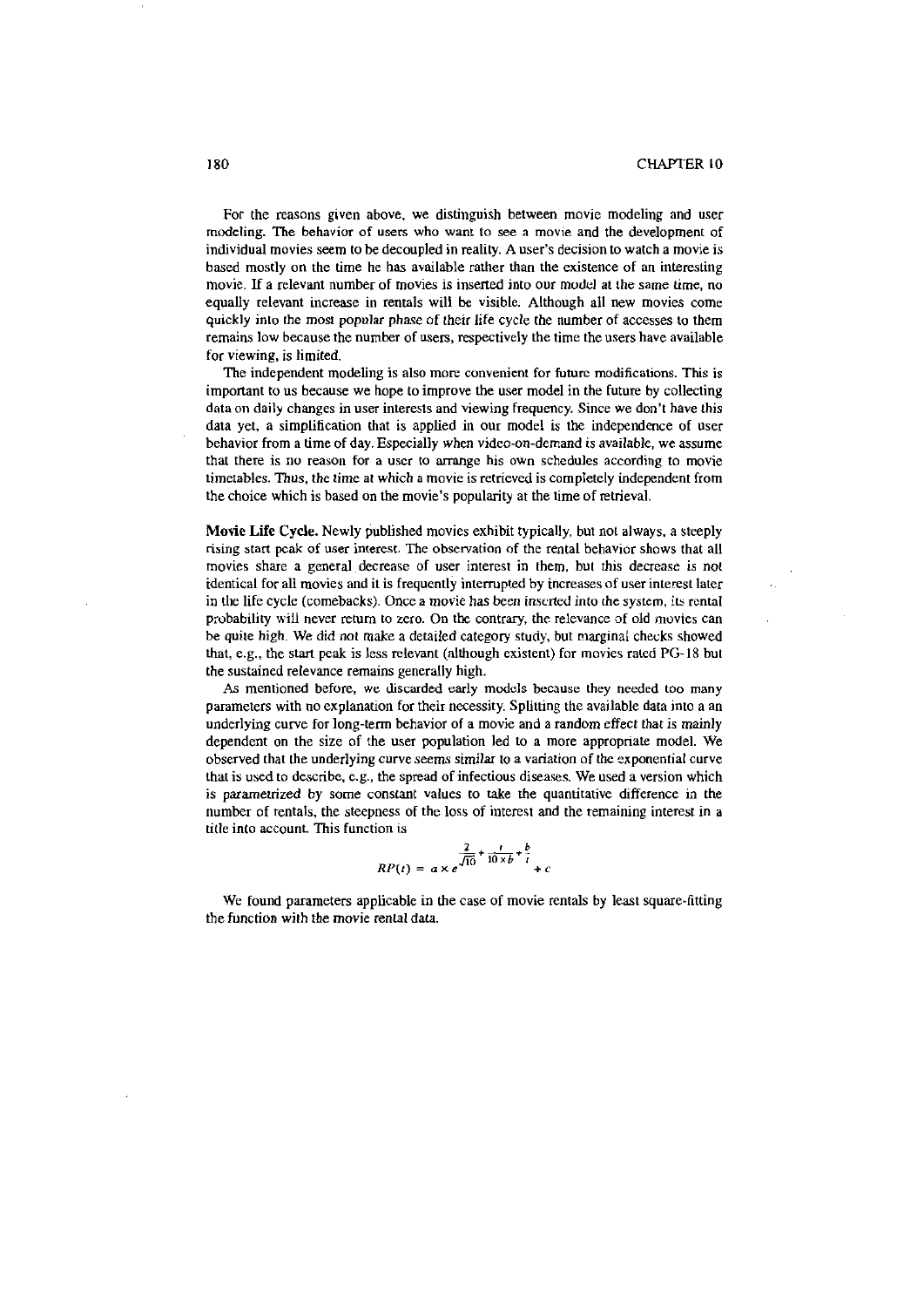

**Figure 7: Parameters derived from daia** 

Figure 7 illustrates that the parameters caleulated from the least-square fitting are typically small and show no obvious correlation. The check verifies that the coefficient of correlation for each pair of parameters is tiny (the biggest is 0.01 for a and C, where a is interpreted the decline of popularity and c as the remaining popularity).

Because of this observation, we select the parameters for movie modeling independently from each other. For the individual draws that determine the parameters of a newly inserted movie, we use the exponential distribution. Thar gives us the basic functionality of frequent small and rare big parameters until we have a larger numbers base that allows a more educated decision in this matter.

In Figure 8 we show how daily hits accordine to our model are distributed and compare them to the real-world rental probabilities that we used in Figure 3 before to illustrate the divergence from the Zipf distribution. From 50 draws. we show the highest and the lowest curve. The behavior of our life cycle function yields a more wide-spread hit disbibulion when compared with the rcal wocld data. It is moce pessimislic then ihe Zipf distribution. We observed also that our model will typically generate curves closer



probability curves for 250 movie titles

**Figure 8: Rcntal probabilitier compared with RP curyes**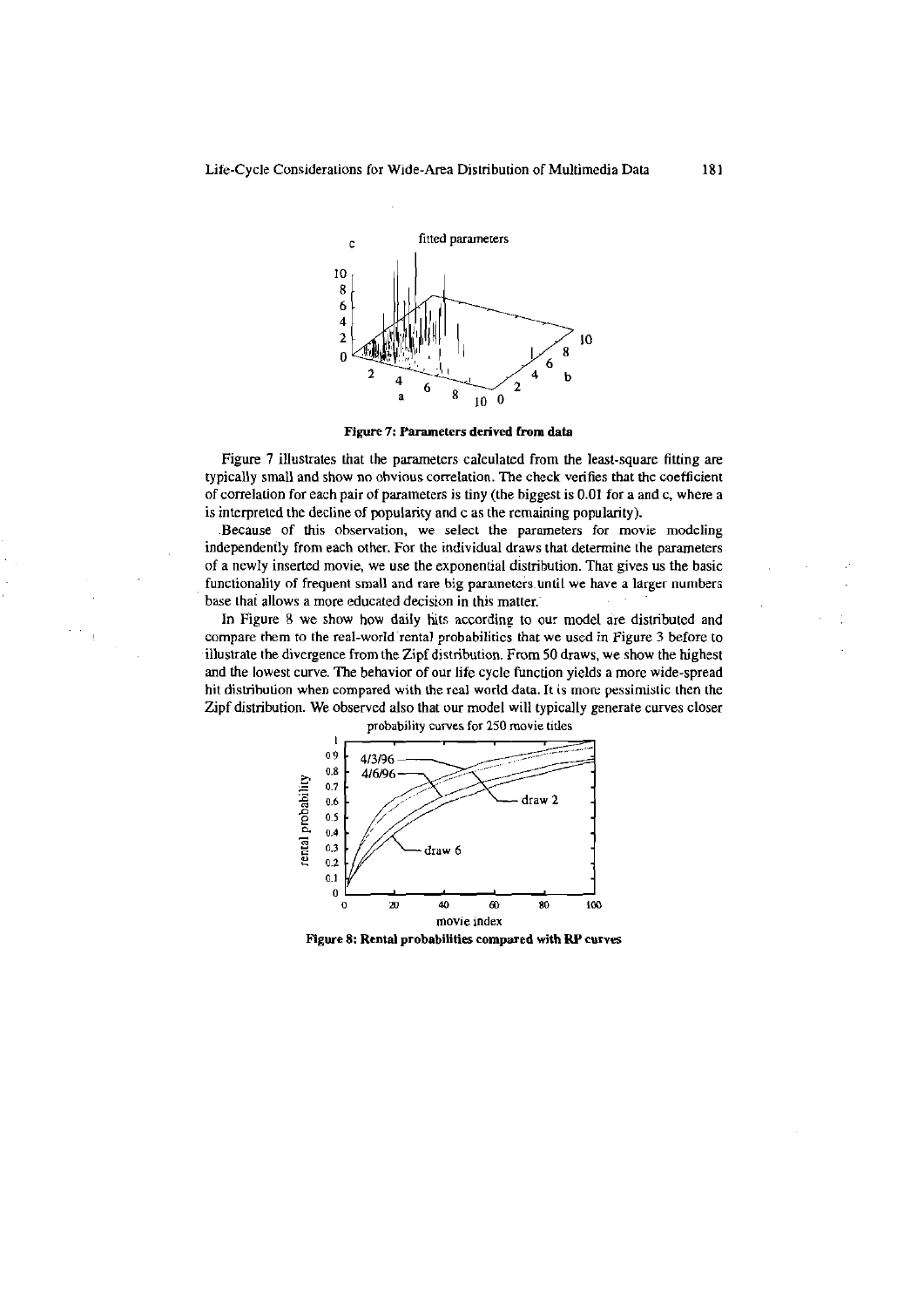to the lower curve, which implies that a distribution of hits over multiple movies is the typical case, while the generation of higher curves, which implies the dominance of a single movie, is a rare occurrence.

User Population Size. The size of the user population in a wide-area distribution system is not only relevant as an overall number. The observed increase in the variation of movie popularities for small user groups connecting to a single machine can be relevant for distribution algorithms. It is not reflected by the movie life cycle and must be modeled independently. Figure 9 demonstrates how the model recreates the smoothing effects of increasing user population sizes on the rental probability of a single movie. The life cycle of the example movie and all other movies used for the experiment (initially 150, 1 new movie each day) is defined as by RP(t). Each draw is a request for one movie, the number of hits indicates how many of these draws select the example movie. In contrast to the simulation model that we develop, the number of hits per days was fixed for this experiment.



Figure 9: Smoothing effects of growing user populations

#### **5 CONCLUSION**

In this article, we have presented considerations about the distribution of videos in wide-area distribution systems that are based on caching. We introduced the problem of wide area distribution of video in wide-area distribution networks, under the assumption that a network infrastructure for such a network will be Internet-like.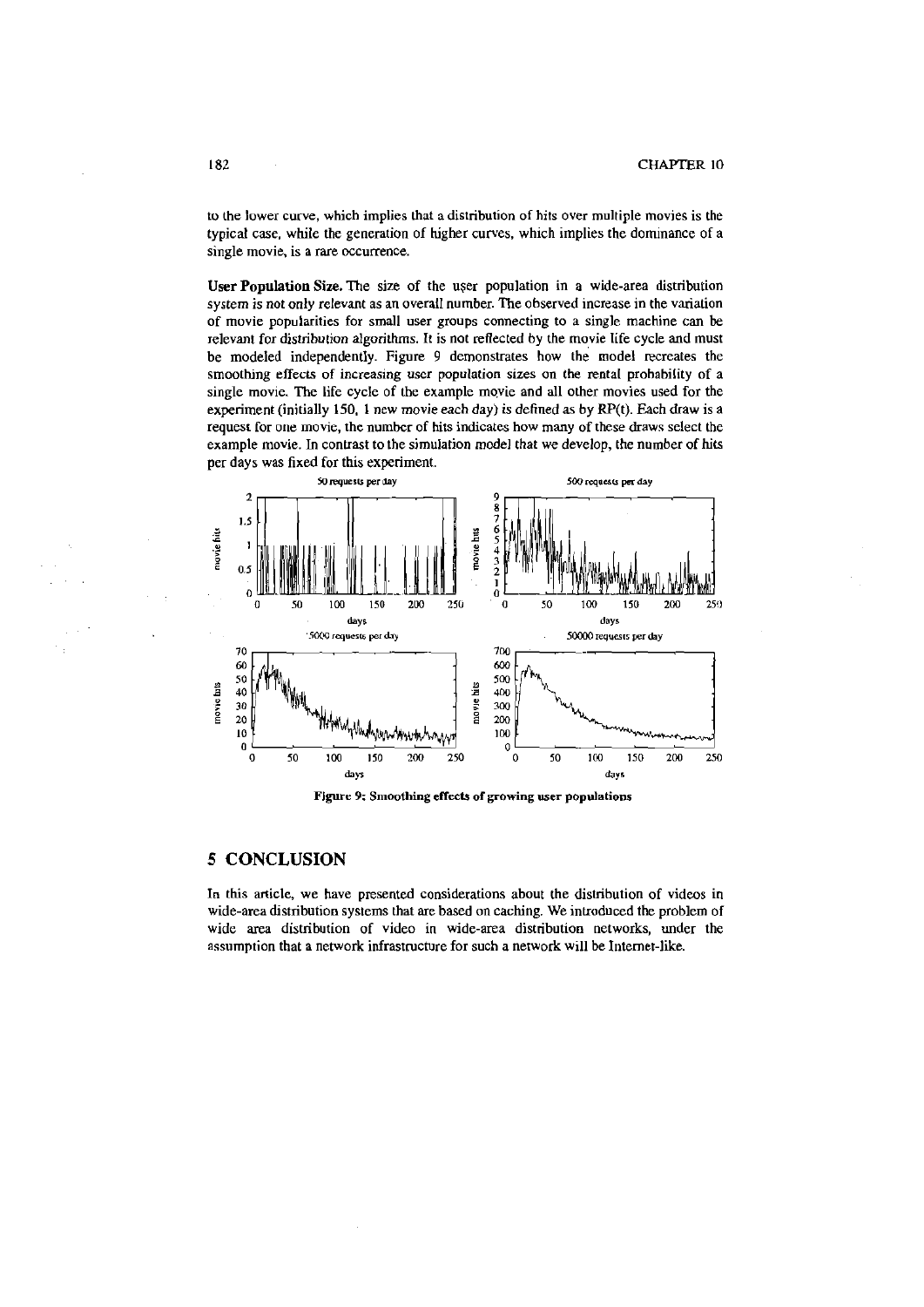Life-Cycle Considerations for Wide-Area Distribution of Multimedia Data 183

We have stated why we believe that caching strategies for video data will **be**  neccssary in the future. what caching means in Ihe context of wide-area distribution, and deduced that a user model is required to understand the effects of video access in a wide-area System.

To find such a model, we have than studied current models for movie popularities and compared them with real-world data that we have collected. We found that the models from thc litcrature could not be applied easily to the cases that we study and have presented reasons for this opinion. We conclude from our work that a model which operates at the detail level of single user behavior needs to separate the movie life cycle from the selection which a user makes from the set of available movies. Finally, we propose an alternative simple life-cycle function as the basis af our popularity model and demonstrate its features.

In the future, we will use this function for the evaluation of automated distribution mechanisms in wide-area distribution networks. We present a simulation setup for purely hierarchicai video-on-demand Systems in [I]. We have already appiied the model to evaiuate some well-known caching aigorithms in purely hierarchical distribution networks, and we will extend our evaluations to cover both more caching algorithms and other approaches like prefetching techniques and central decisions. We will also address topologies other than strict hierarchies.

# ACKNOWLEDGEMENTS

We Want to thank Michael **Bär,** now with SD&M, for his work on this iopic which **led**  to the development of the first models, and Ingo Dahm, now with Sun, and our colleague Lars Wolf for various discussions that provided explanations for twists in the data.

# **REFERENCES**

- [I] Michael **Bär,** Carsten Griwodz, and Lars C. Wolf. Long-term Movie Popularity Models in Video-on-Demand Systems or The Life of an on-Demand Movie. In *Pmceedings of the Fifih ACM International Miiltimedia Conference.* Seattle, USA, November 9-13 1997.
- **121** Scott A. Bamett, Gary J. Anido. and H.W. Beadle. Caching Policies in a Distributed Video on-Demand System. In *Proc. Australian Telecommunication Networks and Applications Conference,* Sydney. 1995.
- (31 C. Bemhardt and E. Biersack. The Server Array: A Scaiable Wdeo Server Architecture. In *High-Speed Networking for Multimedia Applicaiions.* Kluwer Academic Publishers. 1996.
- **[41 Y** S. Chen. Mathematical modeliing of empirical laws in Computer application: A case study. *Comput. Math. Applicat.*, pages 77-78, October 1992.
- **[51** Asit Dan and Dinkar Sitaram. Buffer Management Policy for an On-Demand Video Server. RC 19347, iBM Research Division. 1993.